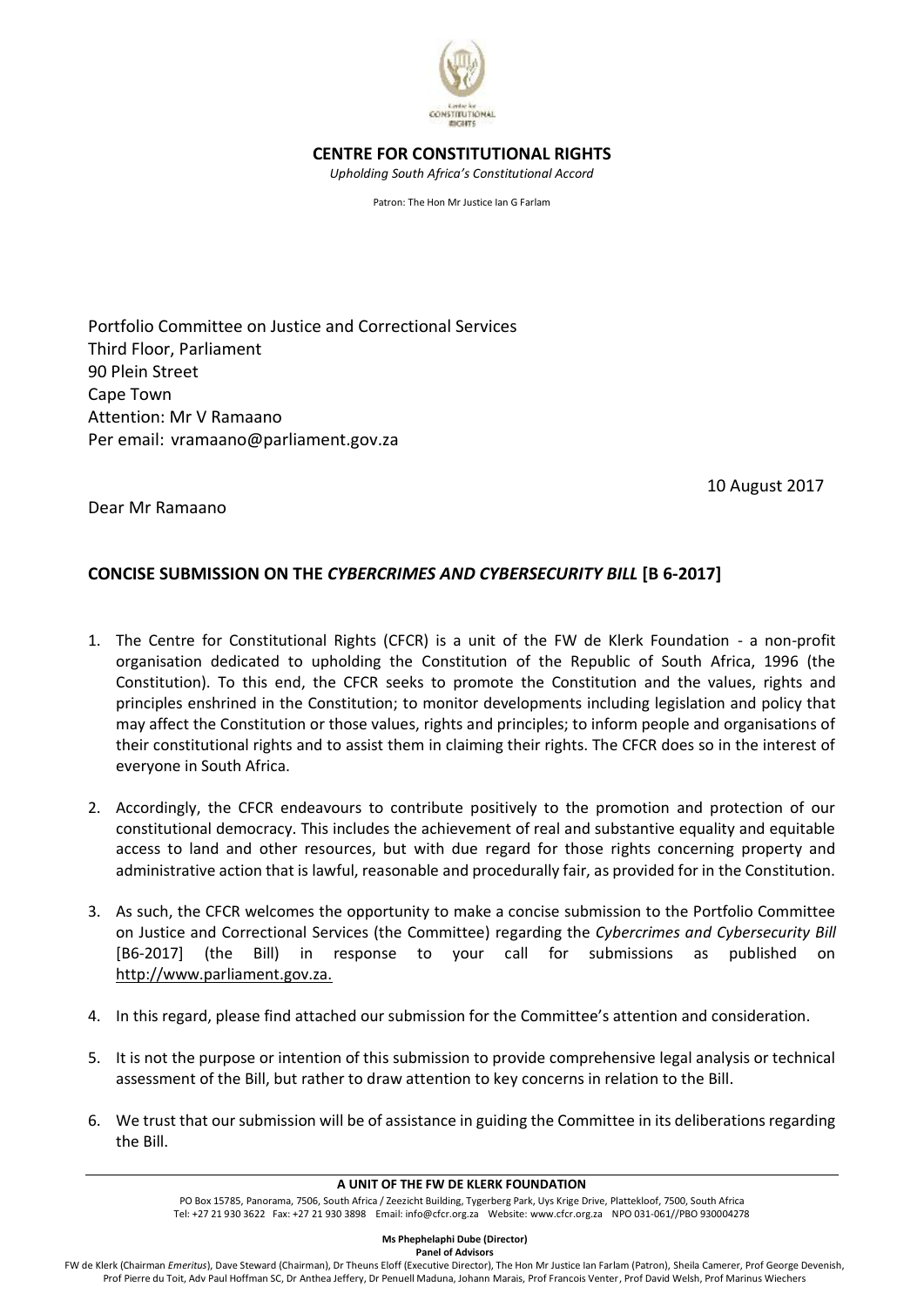Yours Sincerely

Lure

**Ms Phephelaphi Dube DIRECTOR: CENTRE FOR CONSTITUTIONAL RIGHTS**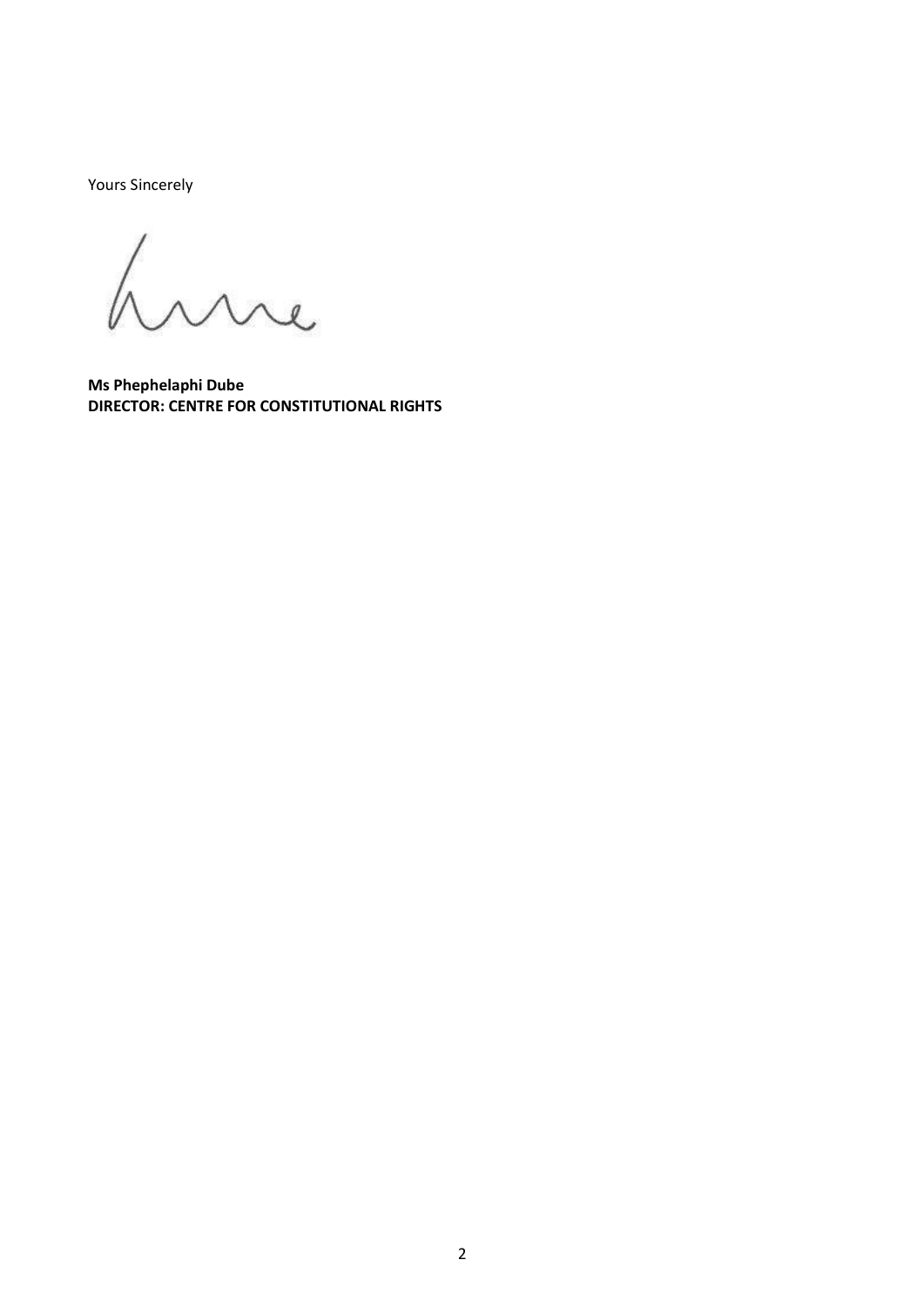## 7. **Introduction**

- 7.1. At the outset, the CFCR wishes to record that there is a real need for legislative measures to address the increase in cybercrimes and breaches of cybersecurity in South Africa. The CFCR welcomes the Bill to the extent it addresses legitimate concerns in this regard.<sup>1</sup>
- 7.2. The CFCR has previously delivered written submissions to the Department of Justice and Constitutional Development (the Department) on the *Draft Cybercrimes and Cybersecurity Bill* [B-2015] (2015 Draft Bill) in which the CFCR highlighted the undue impact of the Bill on the constitutional right to freedom of expression and the extensive search and seize powers granted to State Security Services.
- 7.3. The CFCR welcomes certain amendments made to the Bill since the 2015 Draft Bill, especially in relation to the removal of "*Computer related espionage"*; "*Personal information and financial offences*"; "*Infringement of Copyright*" and the removal of the "*prohibition on dissemination of data messages which advocates, promotes or incites hate, discrimination or violence*".
- 7.4. However, the CFCR is concerned that the Bill in its current format still infringes significantly on an individual's constitutional right to privacy, access to courts and freedom of expression. This is seen especially in relation to the surveillance powers of the State if read with the *Regulation of Interception of Communications and Provision of Communication-Related Information Act* of 2002<sup>2</sup> (RICA).
- 7.5. To this extent, the CFCR will limits its comments to the provisions of "*malicious communications*" and to certain provisions regarding the "*powers to investigate, search and access or seize*" in relation to the interception of indirect communication and communication-related information. Finally, the CFCR will also highlight further concerns in relation to these specific provisions considering the introduction of "*information sharing*" between various Government structures as provided for in the Bill.
- 7.6. We wish to draw the Committee's attention to the constitutional rights which may be adversely impacted by the specific provisions of the Bill under discussion, as well as the failure of the Bill to adhere to international principles in this instance.

# 8. **Legal Framework**

- 8.1. The right to freedom of expression in terms of section 16(1) of the Constitution specifically includes the right to "*freedom of the press and other media"* and specifically to *"receive or impart information or ideas*".<sup>3</sup>
- 8.2. It is crucial that the measures proposed in the Bill, especially in relation to the surveillance powers of the State read with RICA, do not stifle the free flow of communication out of fear of possible interception of communication, especially in respect to communication between journalists and

 $\overline{a}$ <sup>1</sup> 2016 *Cost of Data Breach Study: Global Analysis -* accessible

at[:https://public.dhe.ibm.com/common/ssi/ecm/se/en/sel03094wwen/SEL03094WWEN.PDF](https://public.dhe.ibm.com/common/ssi/ecm/se/en/sel03094wwen/SEL03094WWEN.PDF) 2 70 of 2002.

 $3$  Section 16(1)(a) and (b) of the Constitution.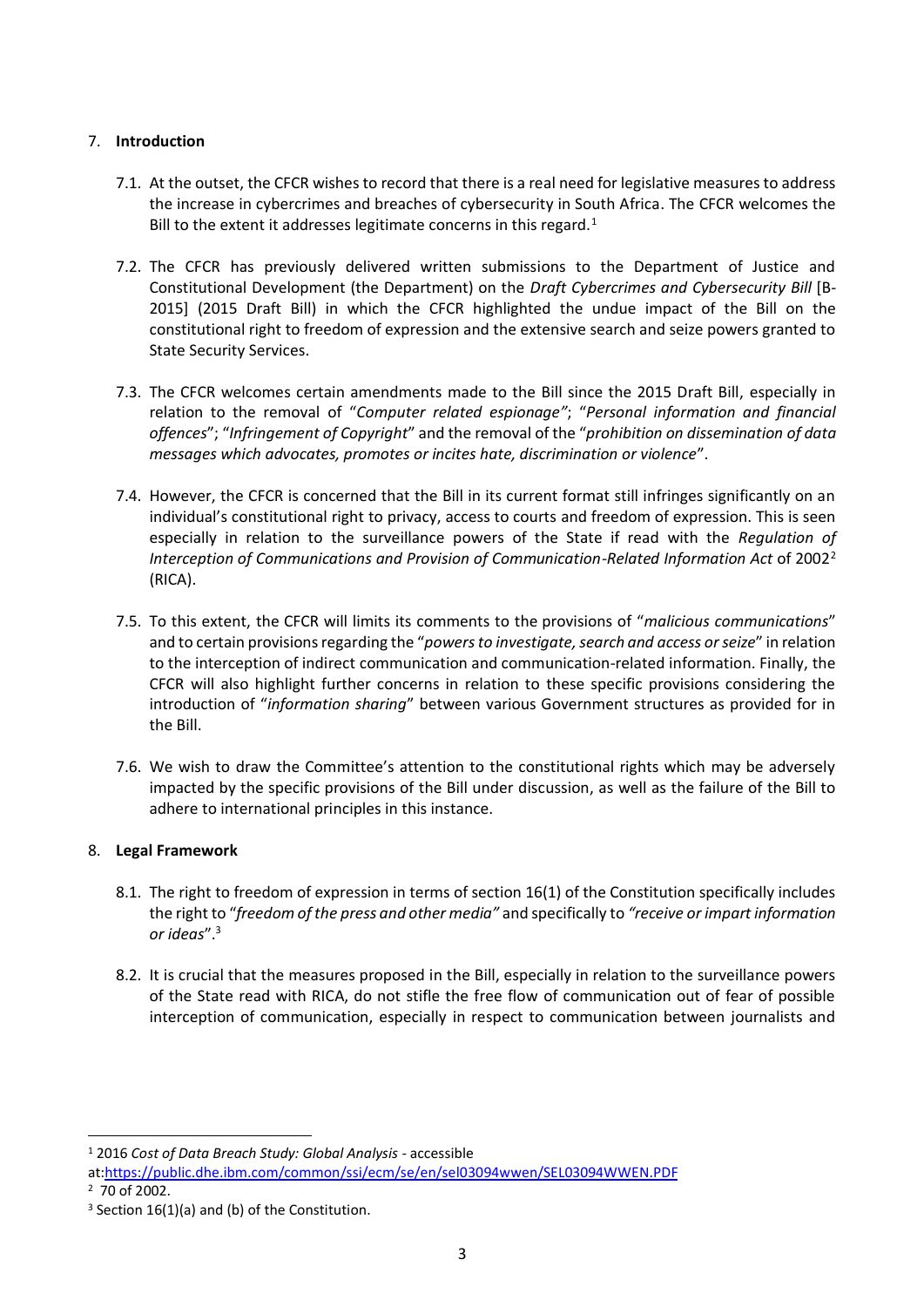their confidential sources.<sup>4</sup> In the matter of *Khumalo and Others v Holomisa<sup>5</sup>*, the Constitutional Court emphasised that the Constitution asserts to protect the media and that the media -

"...*bears an obligation to provide citizens with information and with a platform for the exchange of ideas which is crucial to the development of a democratic society*."<sup>6</sup>

- 8.3. Furthermore, section 16(2) of the Constitution specifically limits the right to freedom of expression in very narrow circumstances and does not extend it to "*propaganda for war; incitement of imminent violence; or advocacy of hatred that is based on race, ethnicity, gender or religion, and that constituters incitement to cause harm.*" 7 It is important to take note that the constitutional terminology used has a specific connotation and is in line with international law on this topic. Terminology used in the Bill in relation to the prohibition of "*malicious communications*" has to be in line with this section in order to ensure certainty and avoid confusion.
- 8.4. The right to privacy in section 14 of the Constitution extends to the right not to have your property searched or seized and everyone is specifically granted the privacy not to have "*the privacy of their*  communications infringed".<sup>8</sup> It is crucial that the measures proposed in the Bill impacting on the right to privacy are narrowly tailored considering the importance of this right and will pass the limitation of rights query as set out in section 36 of the Constitution, especially with reference to the surveillance powers of the State.<sup>9</sup>
- 8.5. In the matter of *Minister of Police v Kunjana*<sup>10</sup>, the Constitutional Court emphasised that the closer the "*inner sanctum*" of a person's home is infringed the higher the justification has to be -

"*In Gaertner, this Court held that 'the right to privacy embraces the right to be free from intrusions and interference by the state and others in one's personal life'. How closely one infringes on the 'inner sanctum' of the home is a consideration that must be borne in mind when considering the extent to which a limitation of the right to privacy may be justified*."<sup>11</sup> (own emphasis)

8.6. Section 34 of the Constitution specifically affords everyone the right to have a dispute resolved by "*application of law decided in a fair public hearing before a court...".* The failure of the Bill to provide a person with a legal mechanism to dispute the lawfulness of the manner the State intercepted data and shared information to this extent, is a glaring omission. In the matter of *Zondi v MEC for Traditional and Local Government Affairs and Others<sup>12</sup>*, it was reaffirmed that -

> *"The right of access to court is indeed foundational to the stability of an orderly society. It ensures the peaceful, regulated and institutionalised mechanisms to resolve disputes…"<sup>13</sup>*

<sup>4</sup> See media report regarding the interception order granted against *Sunday Times* journalist Mr Wa Afrika [www.iol.co.za/the-star/hawks-listened-to-journalists-telephone-calls-1148988.](http://www.iol.co.za/the-star/hawks-listened-to-journalists-telephone-calls-1148988)

<sup>5</sup> 2002(5)SA 401.

<sup>6</sup> At para 24 of the Judgment.

<sup>&</sup>lt;sup>7</sup> Section  $16(2)(a)$  - (c) of the Constitution.

<sup>8</sup> Section14(d) of the Constitution.

<sup>9</sup> Section 36 of the Constitution - "*Limitation of rights*" and stipulates the justifying factors to determine whether a limitation of a right in the Bill of Rights is justified.

<sup>10</sup> 2016 (9) BCLR 1237 (CC).

<sup>&</sup>lt;sup>11</sup> At para 18 of the judgment. See above footnote for case reference.

<sup>12</sup> 2005 (3) SA 509 (CC).

<sup>&</sup>lt;sup>13</sup> At para 61 of the judgment.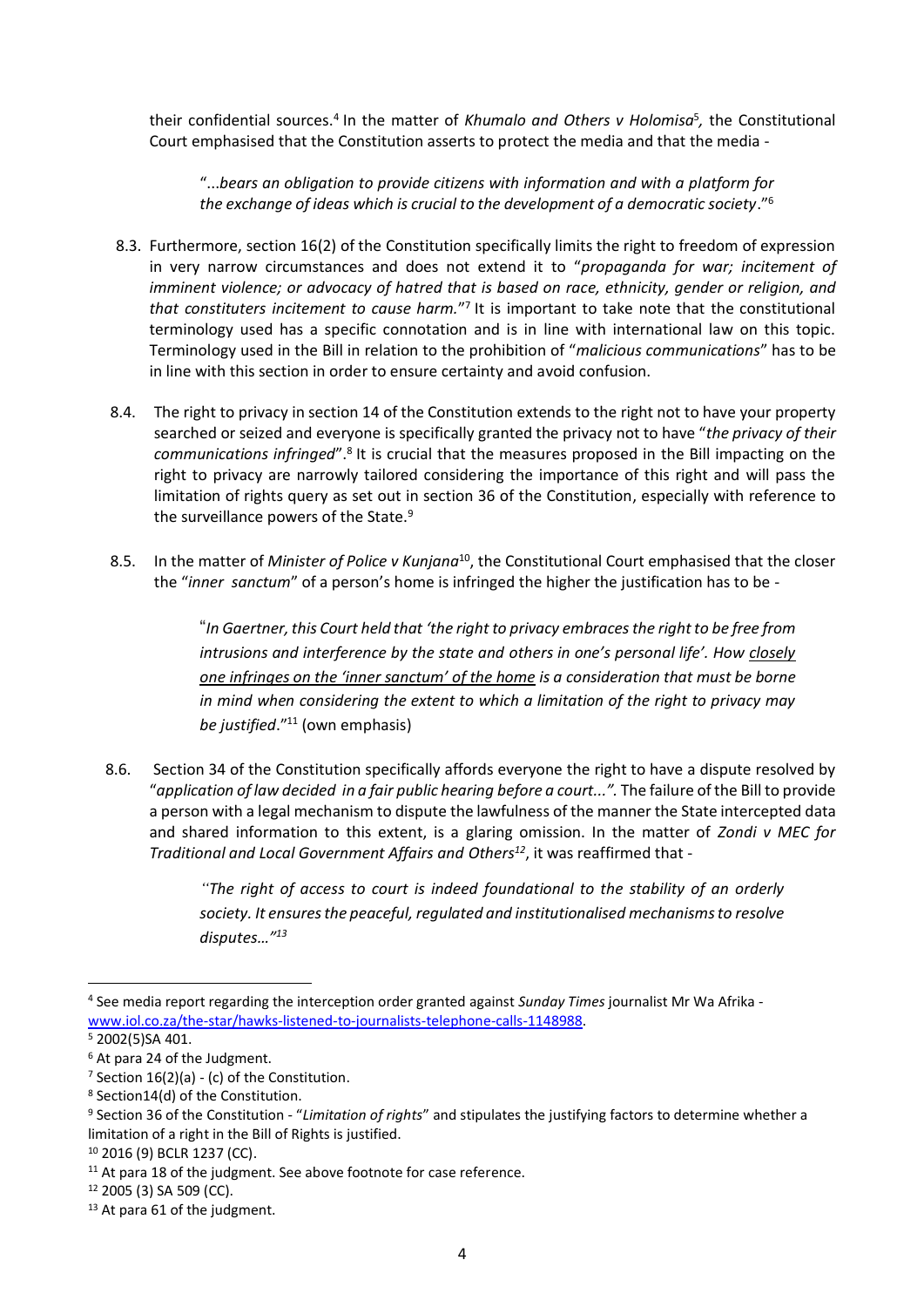- 8.7. Last, above all the Rule of Law must be adhered to. The Rule of Law is a foundational value of a constitutional democracy and it requires that legislation must be "*written in a clear and accessible manner*" which exactly stipulates to the public what is required of them, as was stated in the matter of *Affordable Medicines Trust and Other v Minister of Health*. 14
- 8.8. Various provisions in the Bill are currently vaguely stipulated and of special concern to the CFCR is the extent to which this causes confusion with the regulatory measures provided for in RICA and unintentionally creates a parallel system of surveillance. This needs to be clarified in order to be in line with the Rule of Law. This vagueness further creates potential for abuse of the legal process.
- 8.9. The CFCR will briefly set out international principles the Committee should take note of in this instance, in order to guide the Committee, especially in consideration of South Africa's international obligations and in line with section 39 of the Constitution.<sup>15</sup>

#### 9. **International principles**

- 9.1. South Africa is a signatory to both the *Universal Declaration of Human Rights*<sup>16</sup> and the *International*  Covenant on Civil and Political Rights<sup>17</sup>, which amongst other international treaties to which South Africa has assented, reinforces South Africa's commitment to the upholding of the right to freedom of expression, access to courts and especially the right to privacy.
- 9.2. Furthermore, South Africa is also a signatory to the *Convention on Cybercrime of the Council of Europe* <sup>18</sup> (the Budapest Convention), which provides a guideline for national legislation to be adopted in combatting cybercrime and provides a framework for international cooperation in the fight against cybercrime.
- 9.3. The Budapest Convention specifically states that the "*interception of content data*" by the State is subject to article 15 which stipulates the need for safeguards and conditions to ensure adequate protection of human rights.<sup>19</sup>
- 9.4. Article 15(2) of the Budapest Convention specifically states that the "...*conditions and safeguards, as appropriate in the view of the nature of the procedure or power concerned, inter alia, includes judicial oversight or other independent supervision, grounds justifying the application, limitation of scope and the duration of such power or procedure*." (own emphasis)
- 9.5. It is submitted that a revision of RICA together with the Bill is needed to ensure that effective procedural safeguards are built in, as required in terms of the Budapest Convention, especially considering concerns of interception of the communication of journalists in South Africa and the lack of any effective civilian oversight.<sup>20</sup>
- 9.6. Furthermore, it is submitted that the *International Principles on the Application of Human Rights to Communications Surveillance*<sup>21</sup> (commonly known as the "Necessary and Proportionate Principles")

<sup>14</sup> 2006(3) SA 247 (CC).

<sup>15</sup> Section 39(1)(b) states that "*on interpreting the Bill of Rights, a court, a tribunal or forum must consider international law*".

<sup>&</sup>lt;sup>16</sup> Which was adopted by the General Assembly of the United Nations on 10 December 1948.

<sup>&</sup>lt;sup>17</sup> Which was adopted by the General Assembly of the United Nations on 16 December 1966.

<sup>18</sup> ETS 185 - Convention on Cybercrime, 23.XI.2001.

<sup>19</sup> Article 21 of the Convention.

<sup>&</sup>lt;sup>20</sup> Stakeholder Report Universal Periodic Review 27<sup>th</sup> Session - South Africa "The right to privacy in south Africa".

Submitted by Right2know campaign and Privacy International.

<sup>21</sup> See - [https://necessaryandproportionate.org/principles.](https://necessaryandproportionate.org/principles)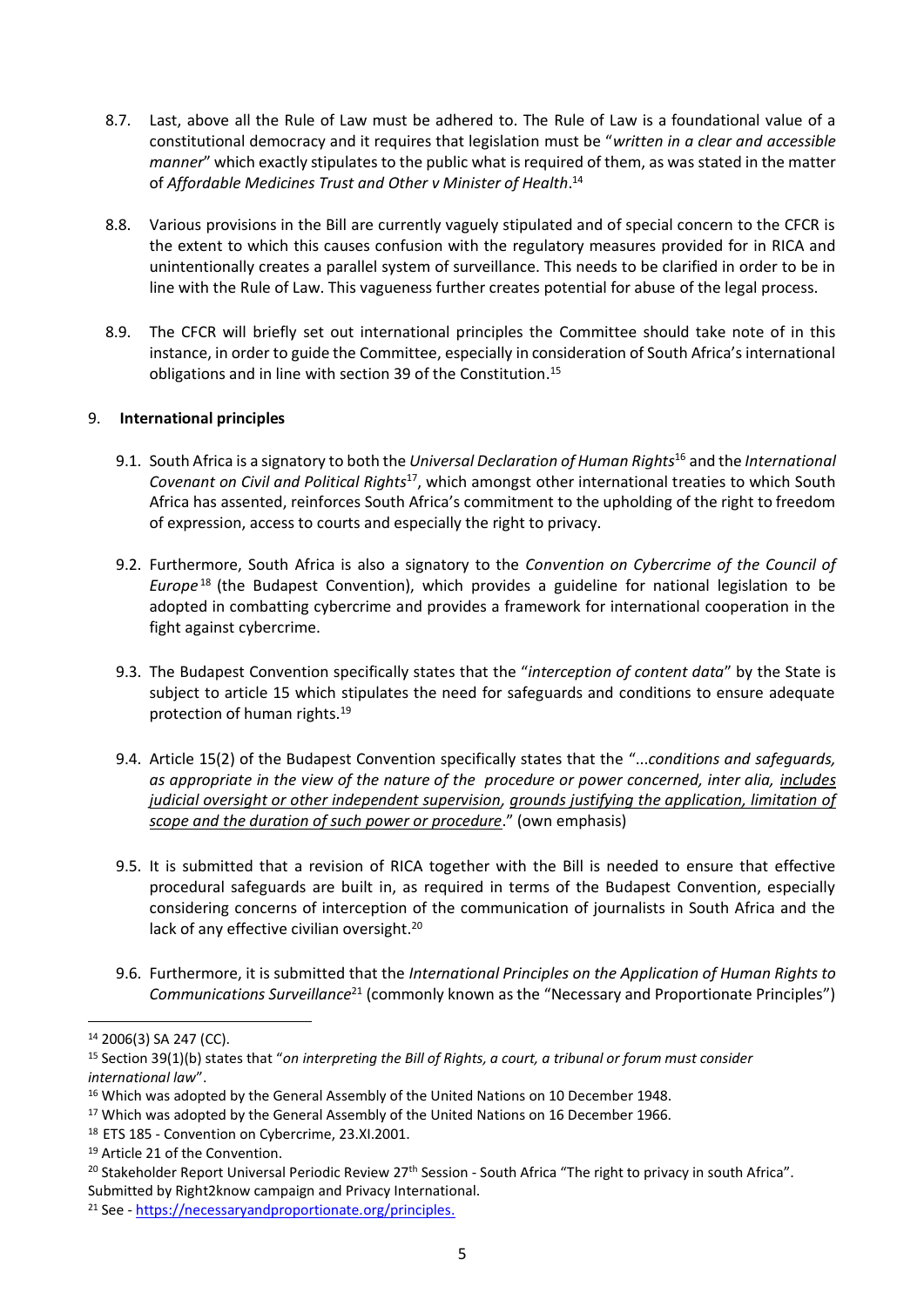be specifically considered to measure the communication-surveillance measures of the Bill, with reference to RICA and the additional measures proposed in the Bill.

- 9.7. The Necessary and Proportionate Principles were adopted after global consultation with various stakeholders and international experts in communication-surveillance and was officially launched by the United Nations Human Rights Commission in September 2013.
- 9.8. The Necessary and Proportionate Principles in essence clarify how international human rights law applies to the ever-changing digital environment, and stipulates 13 principles to measure current and proposed communication-surveillance laws. The Necessary and Proportionate Principles serve as a guidance framework and are endorsed by over 600 organisations worldwide. The CFCR will specifically consider how the proposed measures in the Bill measure against certain of these principles.

### 10. *Ad clause* **16, 17 and 19 of the Bill:** *Malicious Communications* **as provided for in Chapter 3 of the Bill - Concerns on inconsistent use of terminology and unintentional consequences**

- 10.1. At the outset, it is suggested that clauses 16 and 17 in their current format be removed not only for the more detailed reasons as set out below but also careful consideration of the alignment of proposed offences created in both the *Films and Publication Amendment Bill* (Films Bill)<sup>22</sup> and the Prevention and Combatting of Hate Crimes and Combatting of Hate Speech Bill (Hate Crimes Bill)<sup>23</sup>, to ensure it is aligned with the Constitution.<sup>24</sup>
- 10.2. As previously stated, the constitutional right to freedom of expression can only be limited in very narrow circumstances as set out in section 16(2) of the Constitution. It is important to emphasise that unless the offences created in both clause 16 and 17 fall within these narrow categories of "(*a) propaganda for war ;(b) incitement of imminent violence; or (c) advocacy of hatred that is based on race, ethnicity, gender or religion, and that constitutes incitement to cause harm*" it will infringe protected expression and can only be justified if it meets the limitation threshold as set out in section 36 of the Constitution<sup>25</sup>.
- 10.3. Clause 16 in specifically refers to a broad manner that a data message can be sent to a specific person or to the general public by referring to terminology such as "*making available*", "*broadcast*" or "*distribute*" which is not defined in the Bill. The definition of a "*data message*" conflicts with the definition used in the Hate Crimes Bill and it is not clear to the public what conduct in terms of these proposed Bills are, as a matter of fact, prohibited.
- 10.4. Furthermore, clause 16(b) specifically states that if this data message is made with the "*intention to incite...violence against a person or group of persons*", a person will be guilty of an offence. It has to be reiterated that section 16(2) of the Constitution specifically refers to "*incitement of imminent violence*" and not just "*violence*" which is not only not defined but is also glaringly vague. The reference to "*incitement to imminent violence*" appears to originate from the United States' Supreme Court matter of *Brandeburg v Ohio<sup>26</sup> which* emphasised that this expression "*is directed to inciting or producing imminent lawless action and is likely to incite or produce such action*". It is submitted that if an offence is to be created in this instance, it must be constitutionally aligned.

<sup>&</sup>lt;sup>22</sup> B 37-205. It appears the Bill is currently under further deliberation.

 $23$  B-2016

<sup>&</sup>lt;sup>24</sup> The CFCR made extensive submissions on both the Films Bill and the Hate Crimes Bill in this regard.

<sup>25</sup> As was confirmed in the matter of *Islamic Unity Convention v Independent Broadcasting Authority* 2002(4)SA 294 (CC) para 13.

<sup>26</sup> 395 US 444 (1969).As referred to in the 5th Edition of *The Bill of Rights Handbook* by I Currie and J de Waal.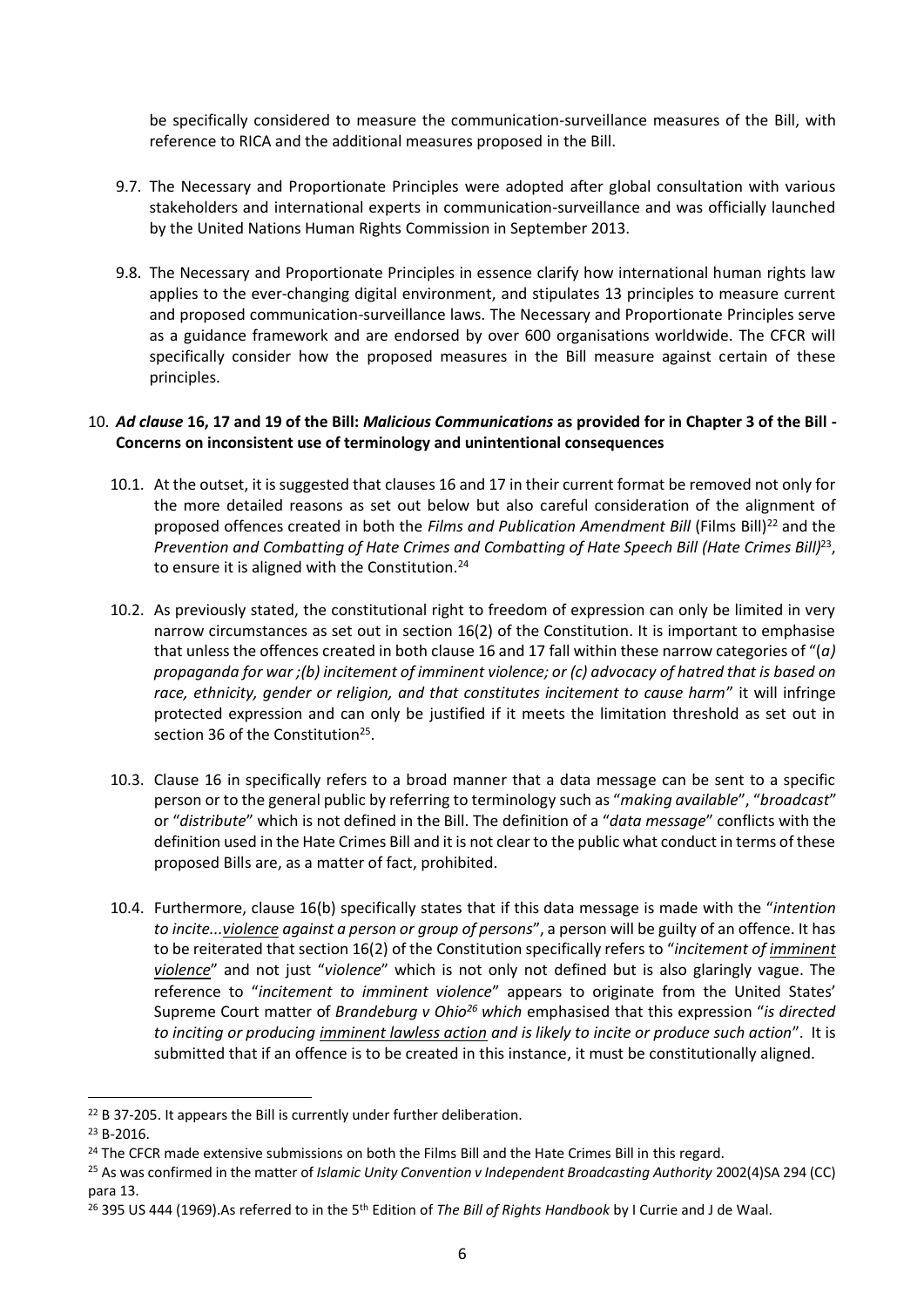- 10.5. It is noted that the previous controversial offence of "*prohibition of data message which advocates, promotes, or incites hate, discrimination or violence*" <sup>27</sup> has specifically been replaced with a "*data message which is harmful*" at clause 17. It is submitted that the current clause 17 is extremely vague. It is unclear whether the intention of the drafters was to align it with the *Protection from*  Harassment Act of 2011 (Harassment Act)<sup>28</sup> as it echoes certain sentiments, such as the application for a protection order pending criminal proceedings, at clause 19 of the Bill.
- 10.6. However, the terminology used in clause 17 of the Bill is much wider than that used in the Harassment Act and, in fact, it replicates terminology used in section 10 of the *Promotion of Equality and* Prevention *of Unfair Discrimination Act*<sup>29</sup> of 2000 (Equality Act) regarding the "*prohibition of hate speech*".
- 10.7. Clause 17(1) specifically stipulates that the person will be guilty of an offence if a data message which is "*harmful*" is "*unlawfully*" and "*intentionally*" (again vaguely) made "*available*", "*broadcast"* or "*distributed*". The term "*harmful*" is not used in the Harassment Act. The Harassment Act specifically refers to "*harm*" which is defined as "*any mental, psychological, physical or economic harm".* The term "*harmful*" is specifically used in section 10 of the Equality Act in relation to the prohibition of hate speech which includes "*communication based on the prohibited grounds which is harmful*".
- 10.8. However, "*harmful*" is not defined in the Equality Act and what clause 17(2)(a) to (d) essentially does, is to create vague instances when such data messages will be considered "*harmful*" and then be guilty of an offence. Not only is reference made to undefined terminology such as "*to threaten with violence*" or to "*intimidate*" a person but it also states that "*harmful*" includes a data message which is "*inherently false in nature and is aimed at causing mental, psychological, physical harm*".<sup>30</sup>
- 10.9. No definition is provided for "*inherently false*" data and what objective criteria would be applied in this instance to determine if it would fall within this category. It appears that this specific subprovision was drafted considering the fear of 'fake news'. In this instance, it is emphasised that there already exist remedies available to a person, namely the common law crime of *crimen injuria<sup>31</sup>* and defamation<sup>32</sup>. Furthermore, clause 17 is also silent on defences available to an accused in this instance.
- 10.10.It is submitted that clause 17 is not only in contravention of the Rule of Law regarding the vagueness of the terminology used and possible conflict with the Harassment Act as set out above but it will also impact protected expression, which can only be justified in terms of section 36 of the Constitution. Considering the importance of the right to freedom of expression in a democratic society, the limitation to this right will in this instance need to be narrowly defined with clear use of terminology, which makes it explicitly clear what the purpose of this limitation is.
- 10.11.Last, it is also noted that clause 19 makes it possible for a person to make an application to the Court on an *ex parte* basis for essentially a protection order pending the finalisation of the criminal proceedings. This order is not only served on the person, but also on the electronic communication

<sup>&</sup>lt;sup>27</sup> Clause 17 of the 2015 Draft Bill.

<sup>28</sup> 17 of 2011.

<sup>29</sup> 4 of 2000.

<sup>30</sup> Clause 17(d) of the Bill.

*<sup>31</sup> Crimen injuria* is a common law crime and the essential elements to the crime is the "*unlawfully, intentionally and seriously impairing of the dignitas of another*".

<sup>&</sup>lt;sup>32</sup> Which is the wrongful and intentional publication of defamatory material of a person.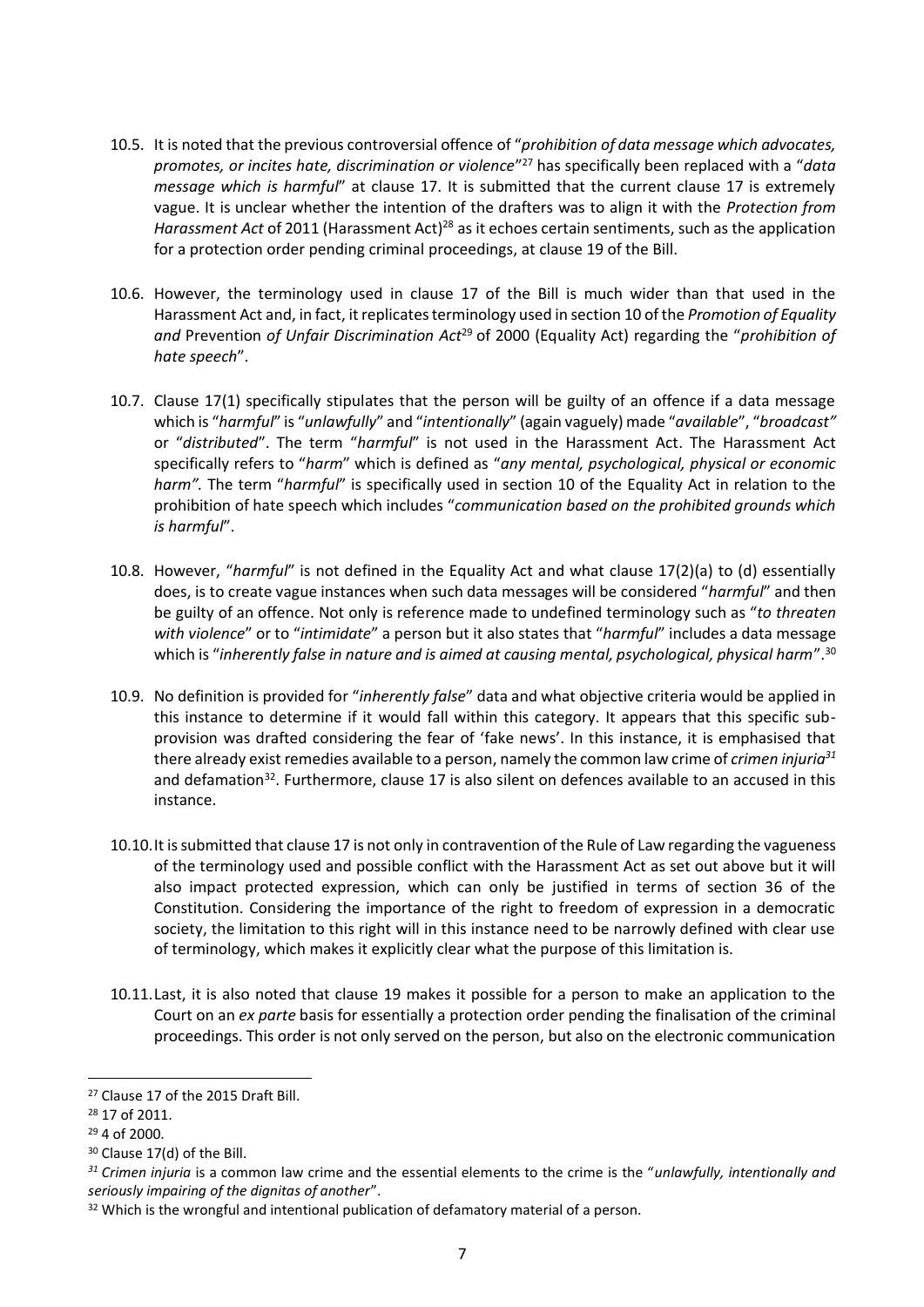service provider without notice. This is specifically in contrast to section 4 of the Harassment Act, which only provides for a direction order for information to be made to electronic-communication providers after the Court is satisfied that the requirements for an interim protection order has been met. In terms of clause 19, no provision is made for the electronic-communication provider to first provide information to the Court and this will lead to contrasting obligations between the Harassment Act and this Bill.

- 11. *Ad clause 38* **of the Bill as read with various other provisions in the Bill: Concerns on the surveillance power of the interception-powers of the State in addition to RICA and the echoing of serious shortcomings in RICA** 
	- 11.1. It is submitted that clause 38 of the Bill, which provides for the interception of "*indirect communication, obtaining of real-time communication-related information and archived related information*" infringes on the constitutional rights to privacy and especially the right of access to courts with reference to RICA*.*
	- 11.2. Clause 38 not only provides additional and unclear obligations to electronic communications service providers in conflict with RICA, but it also expands the State's interception powers in relation to the amendment of the definition of "*serious offence*" as set out in section 1 of RICA*.* Finally, clause 38 also echoes and relies on serious shortcomings of RICA*,* which are currently the matter of a constitutional challenge in the North Gauteng High Court.<sup>33</sup>
	- 11.3. RICA sets out procedure for the lawful State interception of "*communication*" and "*communicationrelated information*" of a person, without their knowledge, in terms of chapter 3 of RICA. This includes the interception of "*direct communication*" and "*indirect communication*".
	- 11.4. In terms of section 1 of RICA, "*indirect communication*" includes the "*transfer of information, including a* message *or any part of a message*" in various forms such as "*data*" in this instance, "*that is transmitted in whole or in part by means of a postal service or a telecommunication system*". Section 16 of RICA furthermore sets out the manner and information that needs to be provided for the granting of an "*interception-order*" by a "*designated judge*" as defined in RICA*.*
	- 11.5. Clause 38(1) of the Bill specifically stipulates that an interception-order must be issued in terms of the procedure as set out in RICA regarding the interception of "*data*", "*which is an indirectcommunication*" as defined in RICA*.*
	- 11.6. However, "*data*" in terms of clause 1 of the Bill is defined as "*electronic representations of information in any form*" and it is not clear whether it only includes "*data*" which relates to telecommunication as stipulated in RICA. This vagueness has to be clarified. In this regard it is also noted that the Minister of Justice and Correctional Services is acutely aware that section 205 of the *Criminal Procedure Act* <sup>34</sup> has been abused to obtain "*real-time*" or "*archived communicationrelated information*" outside the procedure of RICA. <sup>35</sup>The manner clause 38(1) is drafted appears to be an attempt to close this loophole but currently it is vaguely stated and it is submitted that it is also crucial that RICA be simultaneously revised in this regard.<sup>36</sup>

<sup>33</sup>*AmaBhungane Centre for Investigative Journalism NPC and Sole Stephen Patrick/ Minister of Justice and Constitutional Development and 9 Others*. Case nr 25978/17 - North Gauteng High Court - filed 2017/04/11. Matter has not been set down at date of submission.

<sup>34</sup> 51 of 1977. Section 205 provides that - "*Judge, Regional Court magistrate or Magistrate may take evidence as to alleged offences*" .

<sup>&</sup>lt;sup>35</sup> In this regard see specific questions raised by Adv Breytenbach to the Minister of Justice and Correctional Services on 5 June 2017 and his reply. This can be accessed on: https://pmg.org.za/committee-question/5651/

<sup>&</sup>lt;sup>36</sup> Especially section 15 of RICA.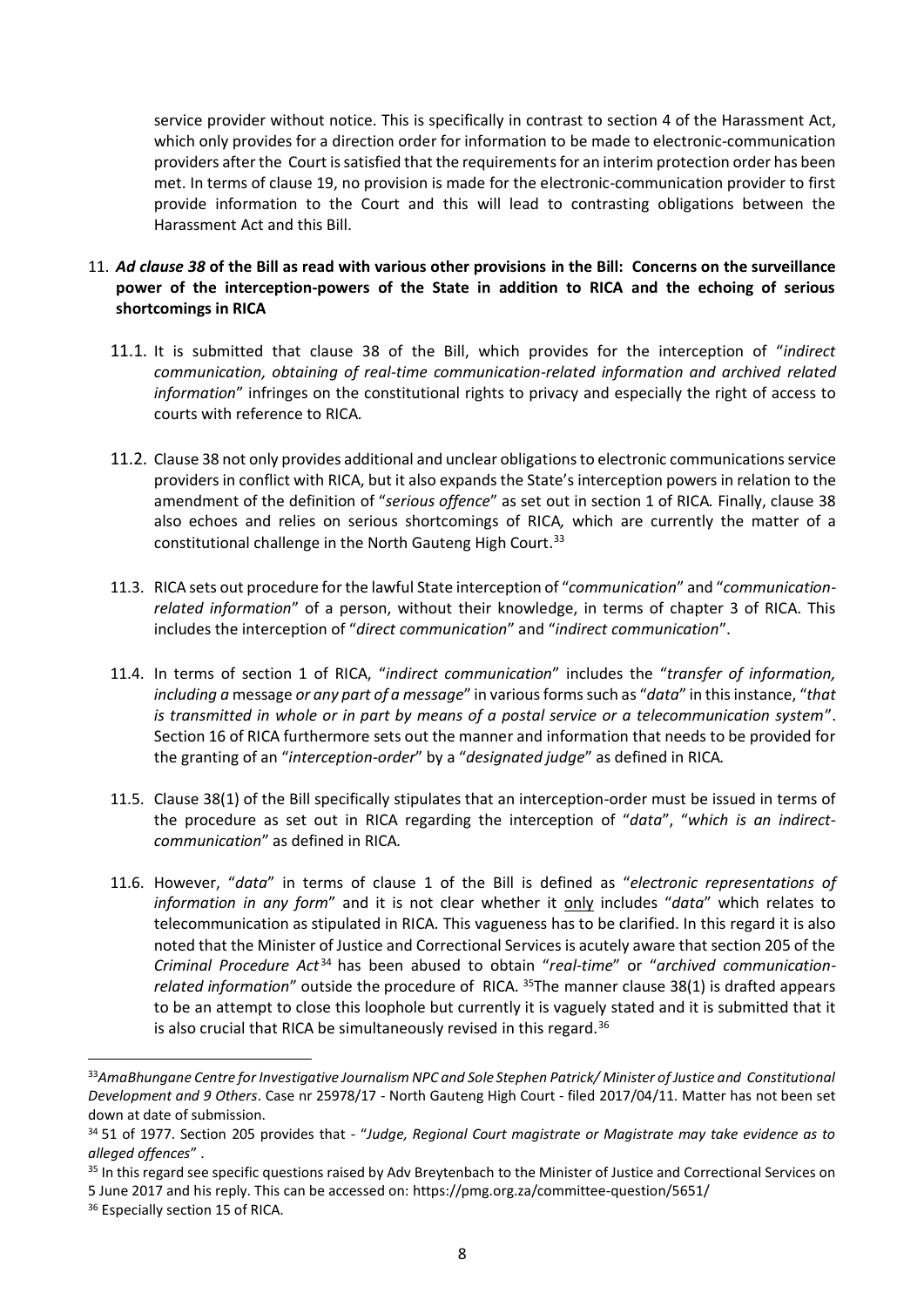- 11.7. It is also of concern that the procedure for interception-orders and other related order in terms of RICA which is relied on in clause 38(1) currently forms the basis of a constitutional challenge by amaBhungane Centre for Investigative Journalism (amaBhungane).<sup>37</sup> The constitutional challenge follows various serious concerns of interception of communication between journalists and their sources.<sup>38</sup> Even though the matter is under judicial consideration at time of making the submission, it is submitted that these concerns of RICA are also further replicated in the Bill.
- 11.8. One of the specific constitutional challenges in the amaBhungane matter is the fact that RICA prohibits "*user notification*" of the interception order even after the fact and after the sensitivity of the investigation has passed. This seriously threatens the right to privacy and access to courts.<sup>39</sup> The lack of "*user notification*" is also replicated in the Bill. This is not only seen in the fact that clause 38(1) of the Bill does not address this constitutional concern of RICA but electronic-communications service providers are specifically prohibited in terms of clause 37(1) of the Bill to "*disclose any information which he or she has obtained in…the performance of his duties*" in this regard unless it falls within exceptions as provided for.
- 11.9. This means that electronic-communications service providers are not only prohibited to inform their customers of the interception-order but they are even strictly prohibited to inform the public and their customers of the extent they have been requested to comply with interception-orders, the type of request, the prevalence of specific data requests and different categories of data request for instance.
- 11.10.Principle 8 of the Necessary and Proportional Principles specifically requires "*user-notification*" of interception-orders in order for the user to challenge the decision in a competent Court. It is understandable that user-notification at time of the application will in all probability make the provision of interception-orders futile.
- 11.11.However, it is not clear what justification there is to not inform the 'person' or 'customer' of an interception-order after expiry of such order or after an investigation in order for the person to consider the lawfulness of the interception-order.<sup>40</sup> This would provide a person or customer with the opportunity to review the legality of the order and give effect to the constitutional right to access to courts. It appears in other jurisdictions such as Germany for instance, "*user notification*"

<sup>&</sup>lt;sup>37</sup> See reference to case law at footnote 32.

<sup>&</sup>lt;sup>38</sup> As set out in the Founding Affidavit, the second applicant, Mr Sole, a journalist who was investigation the Arms Deal matter in 2008, specifically became aware that telephone communications between him and the lead prosecutor in the Arms Deal matter were intercepted as suspected and extracts of the conversation formed part of court papers in 2015. Despite various requests to the State Security Agency, it appears Mr Sole is yet to see a full transcript of the intercepted communications or the documents that served before the "designated judge" to justify the interception-order.

<sup>&</sup>lt;sup>39</sup> Page 12 and 13 of the Founding Affidavit of the amaBhungane matter stipulates the constitutional challenges. In brief: Lack of user notification of interception orders, lack of procedure to be followed regarding storing and destroying of documents intercepted, period for which communication relation information has to be retained, lack of civilian oversight and lack of protection for journalists and attorneys. AmaBhungane also argues that RICA is under-inclusive regarding mass surveillance. In relation to the lack of "*user notification*" sections of RICA being challenged in this regard are: Sections 16(7), 17(6), 18(3)(a), 19(6), 20(6), 21(6) and 22(7).

<sup>&</sup>lt;sup>40</sup> This is specifically a grief concern in relation to media-reports of interception-orders having been granted against two *Sunday Times* reporters in 2010 on false information provided to the 'designated judge' by the police official. The two reports apparently had sources who informed them of these interception-orders. See <http://m.news24.com/news24/SouthAfrica/News/spy-nation-journalists-challenge-government-snooping-20170420>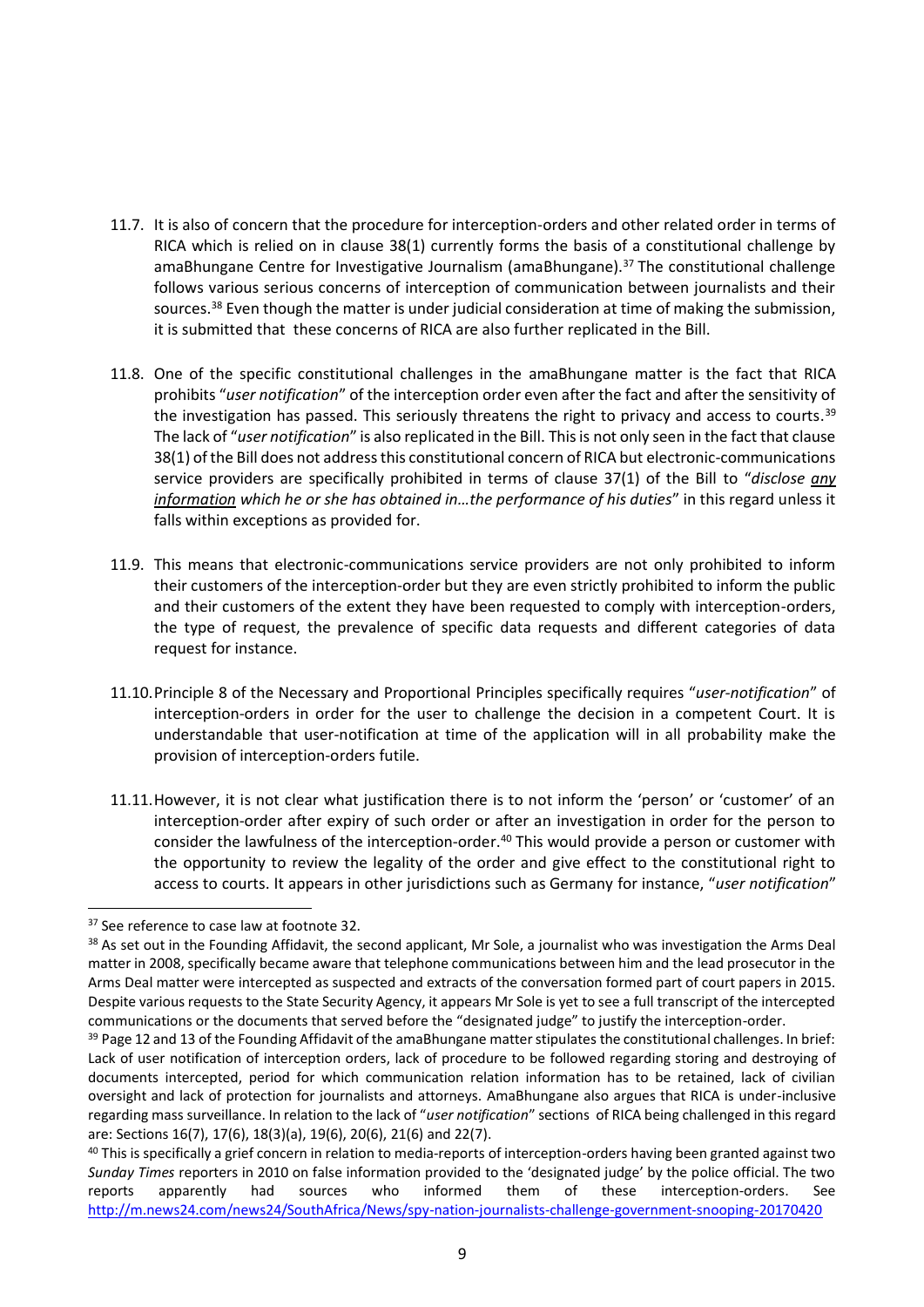of interception orders in terms of criminal law is made possible after the order has lapsed and the sensitivity of the investigation has ceased.<sup>41</sup>

- 11.12. In terms of section 36 of the Constitution, regarding the limitation query of the rights in Bill of Rights, the "*importance of the purpose of the limitation*" <sup>42</sup> limiting the right to access to Courts needs to be clear. In this instance it is not clear how the infringement can be justified when the purpose for the interception order has specifically lapsed.
- 11.13.Furthermore, the wide prohibition on the disclosure of information as provided for in clause 37(1) of the Bill in relation to clause 38(1), even for objective statistical purposes, not only undermines the principle of "*transparency*" as provided for in the Necessary and Proportional Principles<sup>43</sup> but it is difficult to see "*the relation between the limitation and its purpose*" which would justify such a limitation in terms of section 36 of the Constitution.<sup>44</sup>
- 11.14.Furthermore, the definition of a "*serious offence*" in section 1 of RICA is specifically amended in terms of the Schedule to the Bill to also include the offences of "*cyber fraud*", "*cyber forgery and uttering*" and "*cyber extortion"*, as well as "*aggravated offences*".<sup>45</sup> This would now mean that if on the low threshold of a "*reasonable belief*" any of these offences "*has been or is being committed or*  will probably be committed", a designated judge may in terms of RICA issue an interception-order<sup>46</sup>.
- 11.15.Not only is the scope of RICA considerably widened with the addition of these "*serious offences*", which were initially restricted to offences such as high treason or sedition for instance, but read with the low threshold and the vagueness of core elements of these additional offences,<sup>47</sup> it creates potential for abuse. This is worsened by the fact that the legality of the interception-order cannot be reviewed.
- 11.16.Furthermore, the fifth principle of the Necessary and Proportional Principles relates to "*proportionality*" and specifically states that there must be a "*high probability*" that a serious offence has been committed.
- 11.17.It is submitted that it would be crucial to review the lack of independent civilian oversight on the granting of interception orders in terms of RICA and the prohibition for user-notification, especially considering the further widened scope of "*serious offences*".
- 11.18.It is submitted that clause 38(3)(b)(ii) to (iv) will not muster constitutional scrutiny. It provides vague additional obligations in relation to "*archived-communication-related information*" to be provided by categories of electronic-communication service who are specifically excluded in terms of section 30(2) of RICA to store "*communication-related-information*". In its current format it creates confusion as to the period applicable to "*archived-communication-related information*" and the obligation on these electronic-communication-service providers. This is in clear contravention with the Rule of Law.

<sup>&</sup>lt;sup>41</sup> In this regard it appears section 101(5) of the German Code of Criminal Procedure specifically deals with notification and it states that "*notification shall take place as soon as it can be effected without endangering the purpose of the investigation*…".

<sup>42</sup> Section 36(1)(b) of the Constitution.

<sup>43</sup> Principle 9.

<sup>44</sup> Section 36(1)(d) of the Constitution.

 $45$  Sections 8, 9(1), 9(2) and 10, 11(1), 11(2) or 12 are specifically included in the definition of a serious offence in terms of RICA. See schedule to the Bill.

<sup>&</sup>lt;sup>46</sup> Section 16(5) of RICA.

<sup>47</sup> Reference to "*unlawfully*" in section 8, 9, 10 and 11 is not defined in the Bill.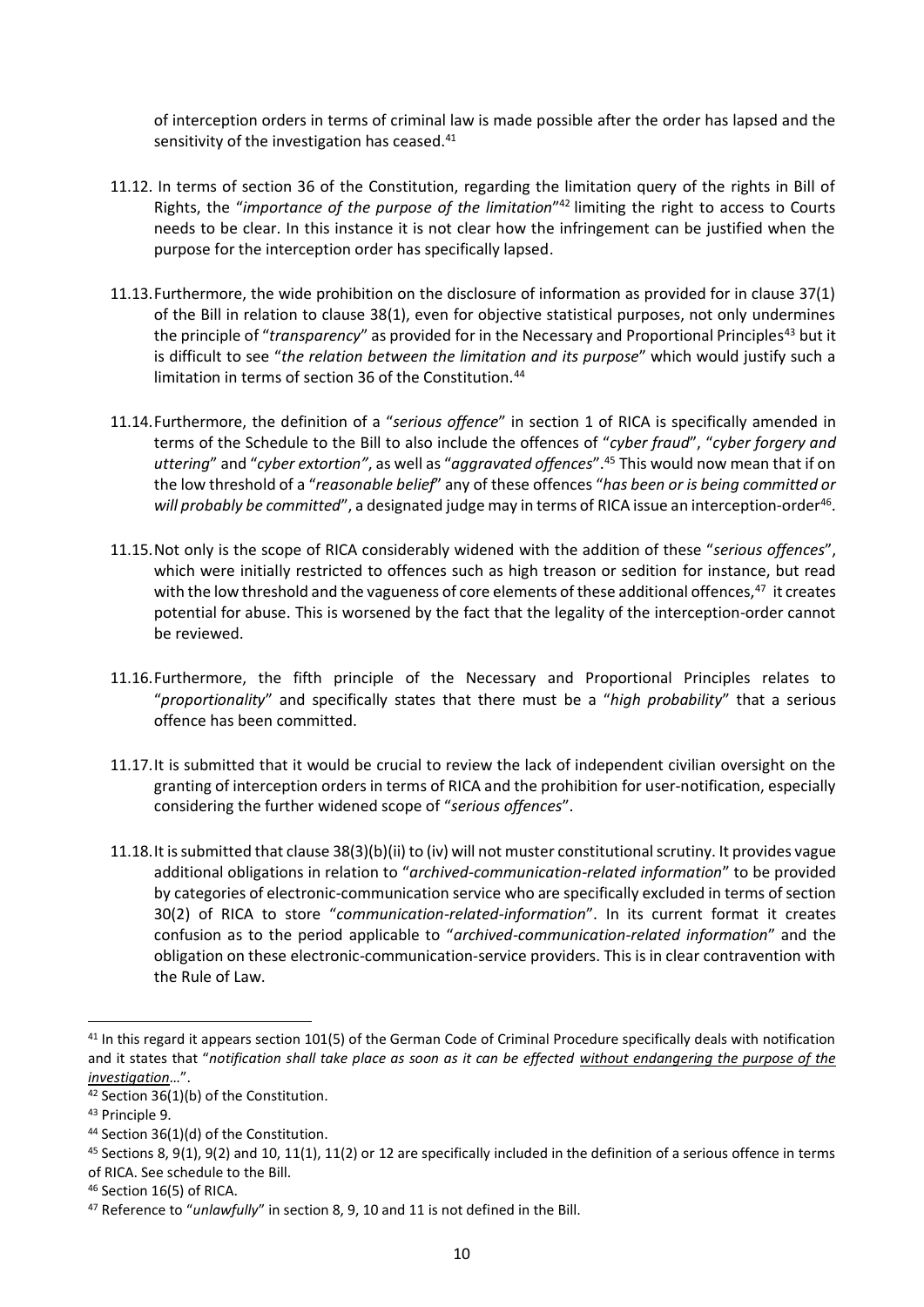- 11.19.Section 30(2) of RICA is also currently being challenged in the amaBhungane matter on the ground that the minimum-data retention period of three years and maximum of five years imposed on telecommunication-providers is impermissibly long and unduly infringes the right to privacy.<sup>48</sup> RICA also provides no oversight mechanism to ensure that the manner in which the data is retained or handled is protected and this is also specifically being challenged in the amaBhungane matter.
- 11.20.The above lack of oversight concern in RICA is also reflected in the additional obligations provided in clause 38(3)(b)(i) and (iv) of the Bill, in that no information is provided on how the data should be retained and stored. The Bill is also silent on whether the information has to be destroyed after such an order. It is submitted that this limitation on the right to privacy considering the nature of "*communication-related information*", which gives a great deal of personal information of an individual, cannot be justified.
- 11.21.Furthermore, it is also submitted that the relationship of clause 38 of the Bill to clause 27 of the Bill is not clearly stipulated. A real risk exists that despite the Deputy Minister of Justice and Correctional Services' reassurance that clause 27 does not increase the State's "*surveillance powers*", it does appear to conflict with RICA and perhaps unintentionally creates a parallel surveillance system.<sup>49</sup>
- 11.22.Section 22 of RICA provides for the application of an "*entry warrant*", which can also be made on application of an interception-order in terms of section 16 of the Act. This section clearly stipulates the requirement for such an entry-warrant and it can only be made by the "*designated judge*" who hears the application for the interception-order.
- 11.23.The above entry warrant may be issued if for instance it is "*impracticable*" on "*reasonable grounds*" to intercept the communication in any other way and an interception-device as defined in RICA is needed.<sup>50</sup>
- 11.24. Clause 1 of Bill states that an "*article*" includes "*data, a computer program, computer data storage medium or a computer system*" which is "*reasonably believed*" for instance to be concerned with the commission of any cybercrimes offence. If read with clause 27, any "*article*" can be searched for, accessed or seized by virtue of a search warrant issued by a magistrate or judge of the High Court.
- 11.25.This search warrant in terms of clause 27(2) may include the authority to enter such premises, for instance, and the use of any "*instrument*" or "*device*", for instance to "*access*" an article identified in the search warrant. Furthermore "*accessed*" in terms of clause 1 of the Bill is loosely defined to include making "...*use of data, a computer program, a computer data storage medium…to the extent necessary to search for and seize an article*". No definition is provided for "*device*" in clause 1 of the Bill and it is plausible that it could include a device which could also intercept data as defined in RICA*.*
- 11.26.On the current reading of clause 27 it is not clear whether clause 27 could possibly be used to circumvent approaching the "*designated judge"* and the more onerous procedure as set out in section 22 of RICA to gain entry to certain premises in order to also place an instrument to "*intercept*" data. This possible anomaly has to be specifically clarified by the drafters of the Bill by

<sup>48</sup> Page 47 of the Founding Affidavit.

<sup>49</sup> [http://www.gov.za/speeches/cybercrimes-and-cybersecurity-bill-19-jan-2017-0000%20](http://www.gov.za/speeches/cybercrimes-and-cybersecurity-bill-19-jan-2017-0000)

<sup>50</sup> Section 22(4) of RICA.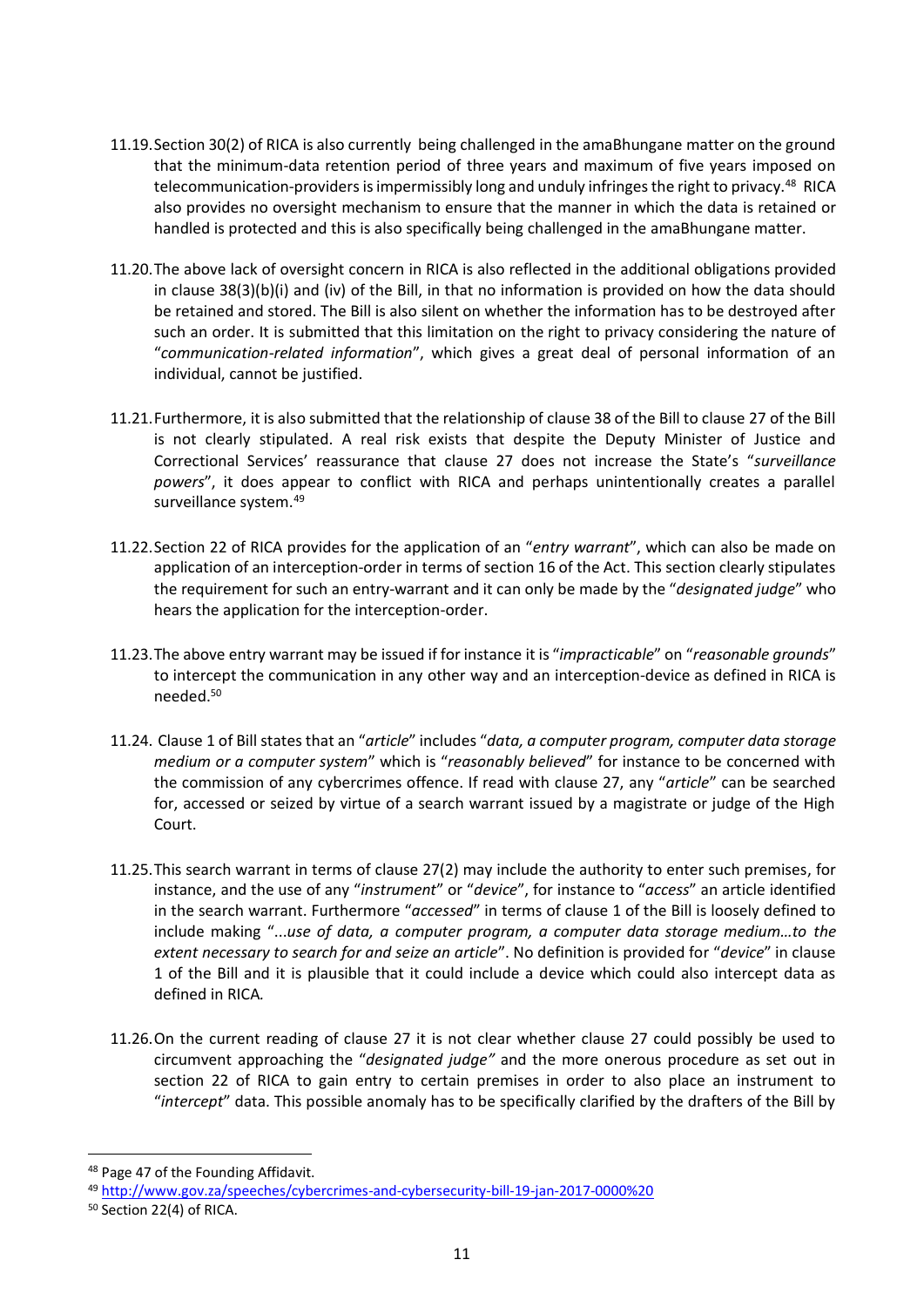ensuring that the process to gain access to premises in order to intercept data cannot be circumvented.

11.27.Lastly, the CFCR is also concerned that clause 37(1), which strictly prohibits the disclosure of information which would relate to intercepted data in terms of clause 38, does provide additional exceptions to those set out in section 42 of RICA. In specific, an exception is made for "*information*  sharing" as set out in chapter 10 of the Bill.<sup>51</sup> Chapter 10 of the Bill provides for the creation of various new structures to deal with cybersecurity, and the fact that no independent oversight is provided that examines the manner this information is shared between these new structures, poses a real threat to the right to privacy.

## 12. *Ad clause 39* **read with clause 38(1) and (2) - Expedited preservation of data direction**

- 12.1. In terms of clause 39(1) of the Bill it appears that a "*specifically designated police official*" may, subject to clause 38(1) and (2), issue an expedited preservation order if there are "reasonable grounds" to believe that any person may receive data which may in various and vague ways be connected to the intended commission of any cybercrime or malicious communication provided for in the Bill.
- 12.2. The above clause is confusing on several grounds. Firstly, it is not clear whether, if the designated judge who granted the interception order has to be approached again, or if the "*designated police official*" on the strength of an interception order can "*issue*" a direction for an expedited preservation-order. If the latter is the case, it would seriously infringe the right to access to courts as any judicial oversight of the process of applying for a preservation order is removed at this instance. This clause has to be clarified.
- 12.3. Furthermore, the interception-order granted under clause 38 is supposed to be justified on basis of the fact that the communication to be intercepted would lead to the evidence of a serious offence or of an actual threat to public safety or national security for instance. However, clause 39 makes it clear that the catchment area of the interception is in fact much wider and this raises a serious threat to the right to privacy.
- 12.4. Clause 39(2) makes it clear that clause 39(1) also applies to "*archived communication-related information*" and electronic communication providers might even be required to provide this information after the maximum required years that obliged electronic communications service providers to retain such information has lapsed. This specific clause creates uncertainty, as it goes beyond RICA and it is unclear for how long and in what manner such "*communication-related information*" must in fact be retained.
- 12.5. Furthermore, it is submitted that clause 39(1)(a) to (e) is vague, especially if one considers that a preservation of property order in terms of the *Prevention of Organised Crimes Act*, <sup>52</sup> for instance, only refers to the request for a preservation order of property which on reasonable belief is an "*instrumentality of an offence*".

# 13. **Conclusion**

13.1. We hope our submission on the provisions of "*malicious communication*", as well as the interception-powers of the State as read with RICA, has been of assistance to the Committee. We wish to emphasise that it is crucial to ensure that the constitutional rights to freedom of expression,

 $51$  Clause 37(1)(d) of the Bill.

<sup>52</sup> 121 of 1998.